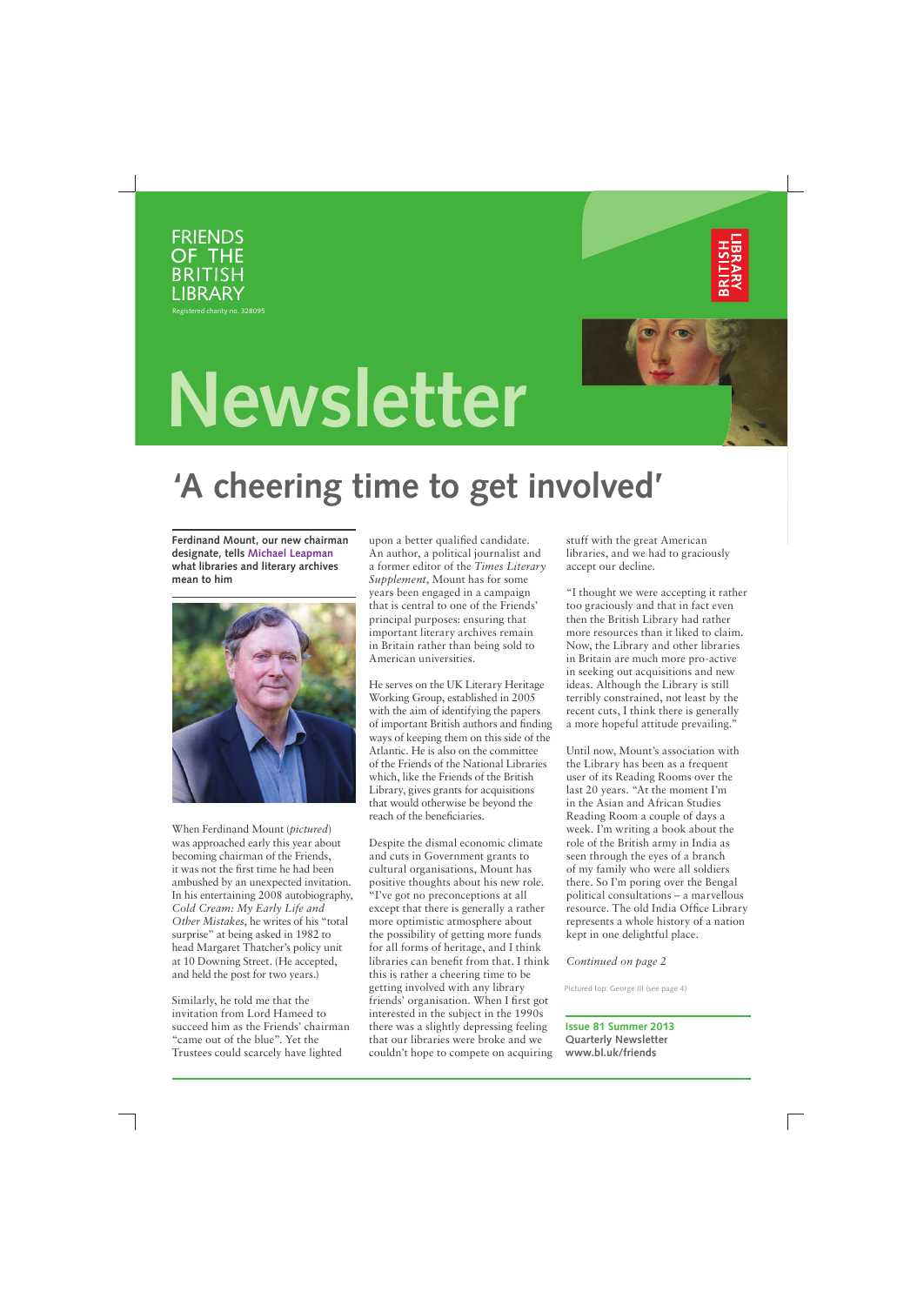### A fond farewell to Lord Hameed



Tributes were paid at the Annual General Meeting in March to Lord Hameed (*pictured*), who stepped down after five fruitful years as chairman of the Friends. Lord Salisbury, our president, spoke of the "atmosphere of calm deliberation" that the chairman had brought to our affairs, which had enabled us to give grants to the Library worth more than £350,000 during his term of office.

As a parting gift, Lord Salisbury presented Lord Hameed with a copy of the recently-published *The Book of the British Library*, inscribed to him in traditional calligraphy and signed by all members of the Friends' Council.

The Library's new chief executive, Roly Keating, in his first address to the Friends, spoke of the cordial relationship he had built with Lord Hameed in the six months in which they had been working together. Roly went on to outline the Library's progress in the last year, including two successful exhibitions and the

acquisition of the St Cuthbert Gospel, to which the Friends donated £50,000.

Looking to the future, he announced that he was streamlining the organisation by reducing the previous six directorates to four – Audiences, Collections, Finance and Operations. But he warned that, following recent economies, further savings would be needed over the next year, with the expected deeper cut in the Government grant.

He reported on a recent visit to Boston Spa, where he was highly impressed with the new newspaper storage building, "a cathedral of journalism". The transfer of the collection from Colindale has already begun and is expected to be completed within 18 months.

Lord Hameed, in his valedictory address, thanked Council members and volunteers who had made him welcome and who gave so much valuable time to the Friends. He announced that Ferdinand Mount, a former editor of the *Times Literary Supplement*, had agreed that he should be nominated for the chairmanship (see page one).

Three Council members retired at the AGM, having served the maximum of six years allowed under our constitution. They are Ed King, Robert

### **All their own work**

The sequel to the Library's collection of historic recordings of short stories read by their authors has just been published. Following the success of the first volume, *The Spoken Word: Short Stories volume 2* features, like its predecessor, exclusively stories read by their authors. They are all previously unpublished and afford a rare opportunity to hear a further selection British and Irish writers reading their work with the authority and understanding that only the author can provide.

Featured authors include Seán Ó'Faoláin, Fay Weldon, Beryl Bainbridge, Julian Barnes, E M Forster, W Somerset Maugham, Harold Pinter, Alan Sillitoe and Osbert Sitwell. The set of three CDs is available from the Shop or at **www.bl.uk/shop**, at the Friends' discounted price of £18.

Kirton and Michael Leapman. Four new members were elected: Celia Gould, a former publisher who proofreads this Newsletter; Dr Norman James, head of private archives at the National Archives; Anthony Payne, an antiquarian bookseller, and Professor Andrew Prescott, formerly the Library's curator of manuscripts.

### New Chairman

#### *Continued from page 1*

"I've never been a fan of the outside of the Library but I think that the inside is so splendid that it should encourage people to join the Friends. It's more than a working space – it's a splendid, heroic space encouraging you to think that here is a great national repository. That ought to encourage philanthropic vibrations. . . . Next year, our 25th anniversary, is obviously an occasion for a big effort of some sort and an opportunity to spread the word."

### **Volunteers on the map**



At the Volunteers' quarterly meeting a fascinating presentation was given by Tom Harper, Antiquarian Map Curator. He brought along some of his favourite artefacts, including a book of Henry VIII's military maps and a map of Western Europe given to Queen Mary by her husband King Philip of Spain. He is seen here with Margaret Wood. There are many opportunities for Volunteers to help the Friends. Anyone who thinks they can contribute should contact Jean-Anne Ashton on 020 8964 2292 or ashtonjeananne@aol.com.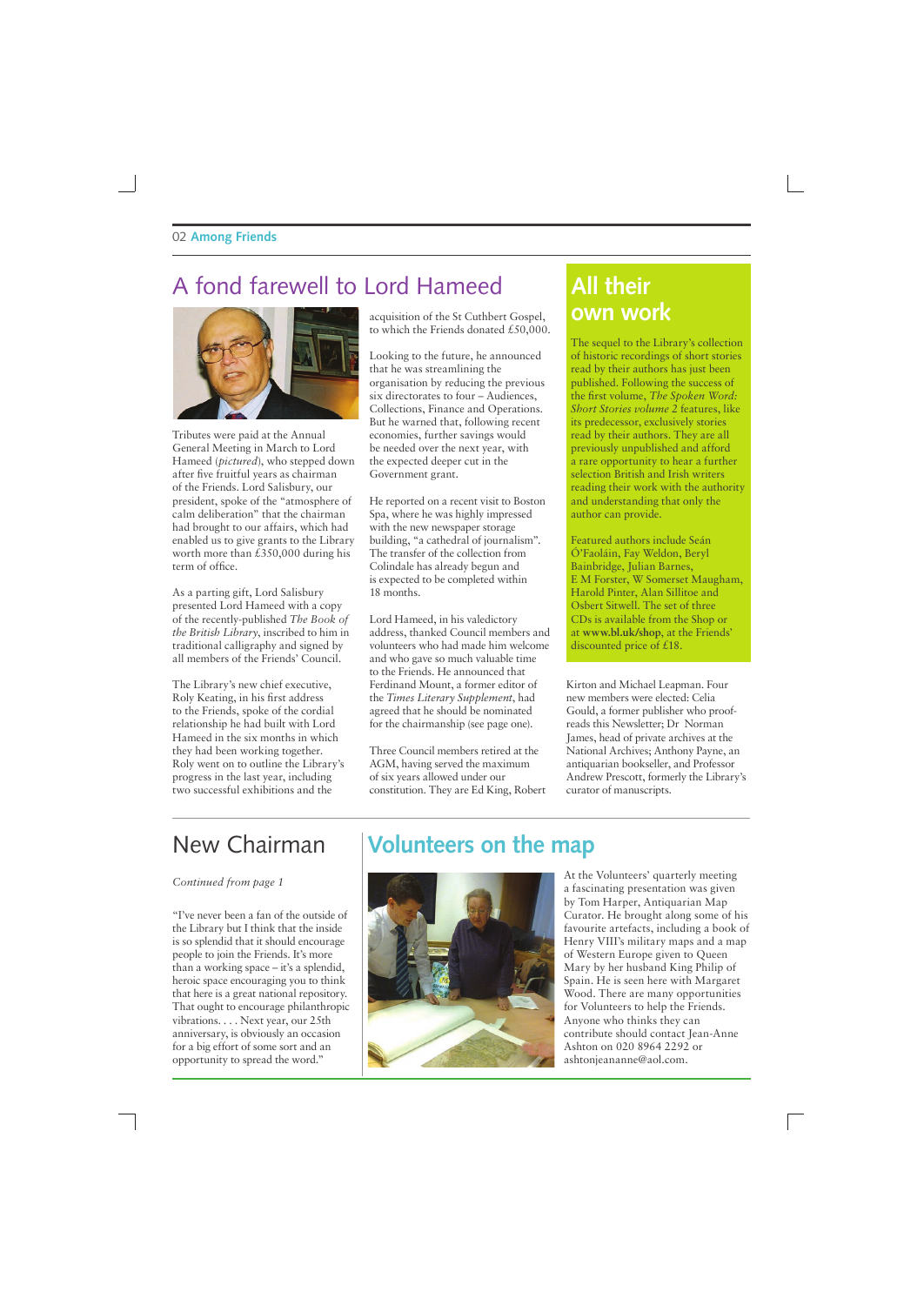### **How 'a torrent of books' inspires an author**

**At our AGM, Dame Penelope Lively**  (*pictured*)**, a vice-president of the Friends, gave an illuminating talk on the interaction between her reading and her writing. This is an edited version.** 

Reading and writing go hand in hand. Books give rise to other books. I want to talk today about how, for me, reading has become writing.

Childhood reading is seminal, vital. I believe that it is impossible to recover the reading experiences of childhood – that total immersion, that absolute suspension of disbelief, that abandonment of time and place, so that you look up and can't remember if it is morning or afternoon and time for lunch or bed. Later reading can be immersion, involvement, but without that pristine discovery that there is another dimension to the world you inhabit – a world hidden between the pages of books.

Not all readers are impelled to write. But all writers read for pleasure, for sustenance, to find out how others have done it, reading in admiration, reading in rejection. I did that, in my early adult years, finding out what and who I admired: concision, accuracy, the exemplary use of language.

A person's bookshelves tell you quite a lot about them; there's a reflection here of a frame of mind. But the invisible bookshelves in the head are the real identifying factor. A torrent of books has been poured in here:

grubby school text books, required reading and unrequired reading, chunks of Shakespeare, prose and poetry and paperbacks and books we never finished and books that are ours and books we forgot to give back and books we have lost and books we read in order to bond with someone else.

The nutritionists tell us that we are what we have eaten; we are also what we have read. Because once we chose this book, came acoss that one, these images and shreds of that information are forever there, in the head, a landscape of the mind.

I love libraries. They seem to me miraculous: the ultimate expression of civic society, free access to all knowledge, to the life of the imagination in time and space. I served on the board of the British Library for six years and felt hugely honoured. I have used the Library for serendipitous reading and also for research – the reading that is deliberate and focused but essential if your reading is to be properly grounded, tethered, persuasive. I never summoned up a book without a sense of awe at this inexhaustible resource that could satisfy every reading need or whim.

The stock question put to writers is: "Where do you get your ideas from?" We all have different answers, of course. I know that my ideas come from where I have been, what I have seen and heard, what has happened to me and – especially – from books, from what I have read. I've learned



to be circumspect with this reply. Children hate it. I remember saying this back in the days when I used to go and talk in schools, and there would be a disapproving silence. A child once said, crossly: "But you should think of things for yourself." I see what is meant; but it is difficult to explain to someone very young how it is that the reading experience actually becomes part of active, lived experience. The child is thinking of plagiarism, of cribbing; what she can't yet realise is how creative an activity reading is, how it grooms the imagination, how it is a springboard. She is probably doing it, but she doesn't yet realise quite what it is doing to her.

Now, towards the end of a reading life, and a writing one, I am supremely conscious of the way in which reading has nudged me this way and that, has sent me off on brief sprints after a new interest, has fostered abiding, lifelong preoccupations. And, above all, has provided the lightning strikes – given me the idea for a new novel. You read on, and will eventually write.

### Women on the march towards liberation

A unique oral history archive telling the story of the Women's Liberation Movement was launched in March by the Library in partnership with the University of Sussex and the Women's Library. *Sisterhood and After* brings together interviews with 60 key feminist activists, including Una Kroll, the 87-year old campaigner for women's right to be priests, Susie Orbach, author of the 1978 polemic *Fat is a Feminist Issue*, and many others who fought on issues

including equal pay, equal rights, contraception, domestic violence and education. With over 350 hours of audio and video, plus a learning website, the archive captures the generation who challenged and changed women's and men's lives forever. The project, funded by the Leverhulme Trust, was developed over the last four years in response to a demand from the activists themselves, who felt their stories had never been recorded in full.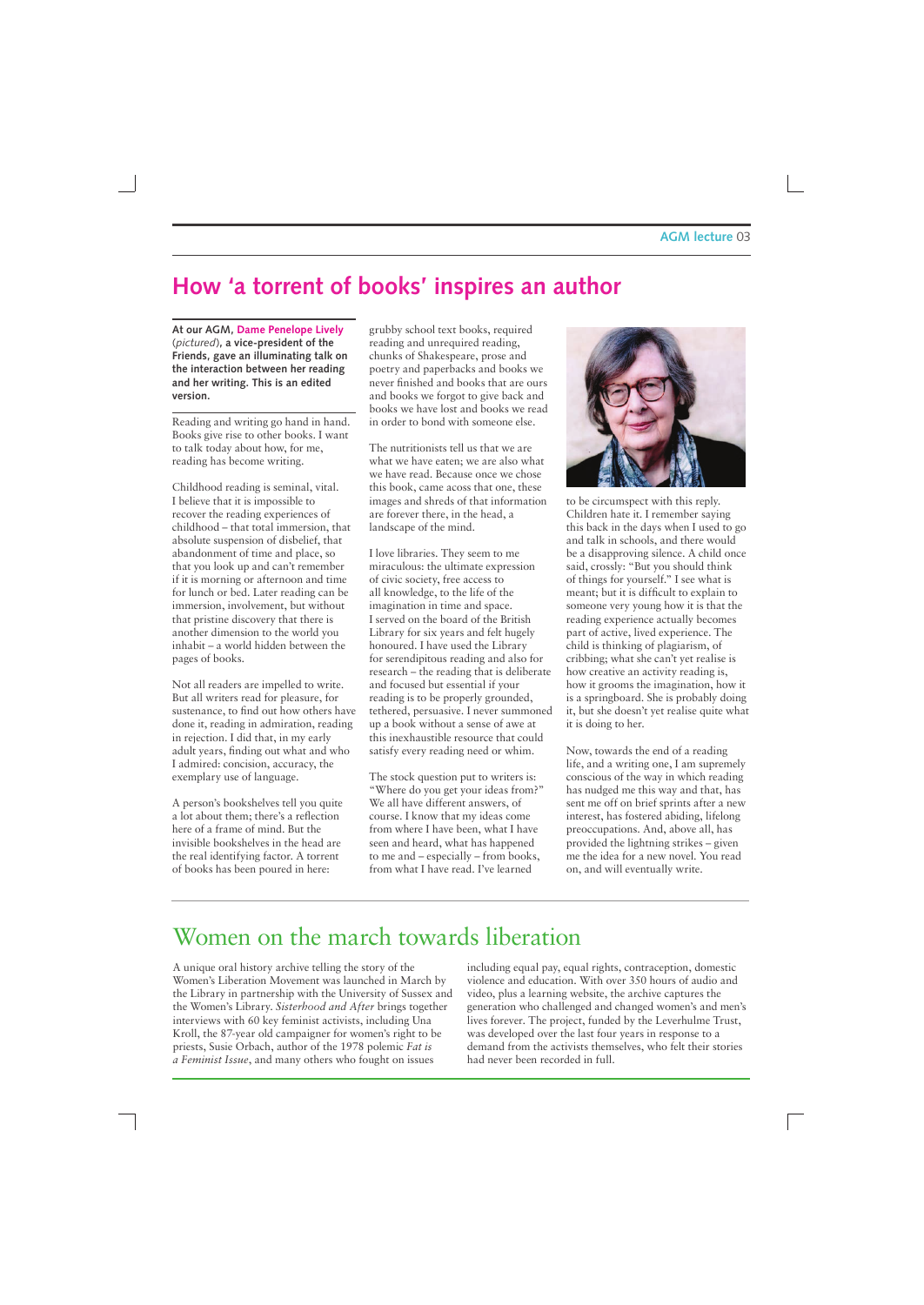### **Showcasing the dark art of persuasion**

The Library's new exhibition, opening on 17 May, shows the myriad ways in which, down the ages, rulers and others in positions of power have sought to shape public opinion to their own evil or benevolent purposes. *Propaganda: Power and Persuasion* is the first exhibition to explore international state propaganda from the 20th and 21st centuries. It runs until 17 September and Friends are admitted free.

Propaganda is used to fight wars, combat disease, build unity or create division. Two of its most powerful – and contrasting – ingredients are horror and humour. On display will be posters, leaflets, films, sheet music and cartoons that cover both those extremes.

Among highlights is a selection of leaflets dropped on Germany and its occupied territories by the Allied powers during the World War Two, displayed in public for the first time. Treated as secret documents



in Britain at the start of the war, they encouraged the civilians of France, Italy and Germany to engage in resistance and urged the enemy's armed forces to surrender.

Another World War Two exhibit is a poster produced in the United States depicting a mask of Adolf Hitler being placed on a skeleton, with a quotation from President Franklin D Roosevelt: "The world knows today that the Fascists have nothing to offer the young except death." And from the British home front is *Potato Pete's Recipe Book*, featuring innovative ways of presenting the few available foods.

Going further back in history is a German cartoon drawn in 1523, depicting the Pope as a donkey, and a full-length portrait of Napoleon in imperial garb, painted in 1813. Amongst many items from the Communist world are a 1950 poster for a patriotic Chinese film and a badge honouring Mao Zedong, made in 1969.

A programme of talks, screenings and other events has been scheduled in relation to the exhibition. For details go to **www.bl.uk** and follow links to exhibitions and events.

### Best of Britten



Britten at Crag House. Courtesy Rosalind Haupt

The new exhibition in the Folio Gallery, on the Library's upper ground floor, celebrates the 100th anniversary of Benjamin Britten's birth. On display are key items from the composer's archive, including the draft score of one of his most famous compositions, *The Young Person's Guide to the Orchestra*, acquired by the Library last year. The exhibition will run until September and admission is free.

### **Georgian** splendours

Marking the 300th anniversary of George I's accession, the Library's major winter exhibition, opening in November, will examine the legacy of the Georgian period and its enormous influence on modern Britain. Drawing mainly on the Library's rich collections from the period, including highly illustrated books and ephemera, it will celebrate the age that gave us pantomimes, the ballet, the pleasures of shopping and an early taste of celebrity culture.



### **Charleston frolics**

A set of hitherto unpublished stories by Virginia Woolf will appear in a new British Library book in June. In the summer of 1923 her nephews, Quentin and Julian Bell, founded a family newspaper, *The Charleston Bulletin*. Quentin asked his aunt Virginia for contributions, explaining: "It seemed stupid to have a real author so close at hand and not have her contribute." During the next four years Virginia wrote or dictated a series of supplements to the *Bulletin* – illustrated by Quentin – wittily and mischievously describing the escapades of family members, household servants and associates of the Bloomsbury Group.

The book will be published by the Library on 13 June.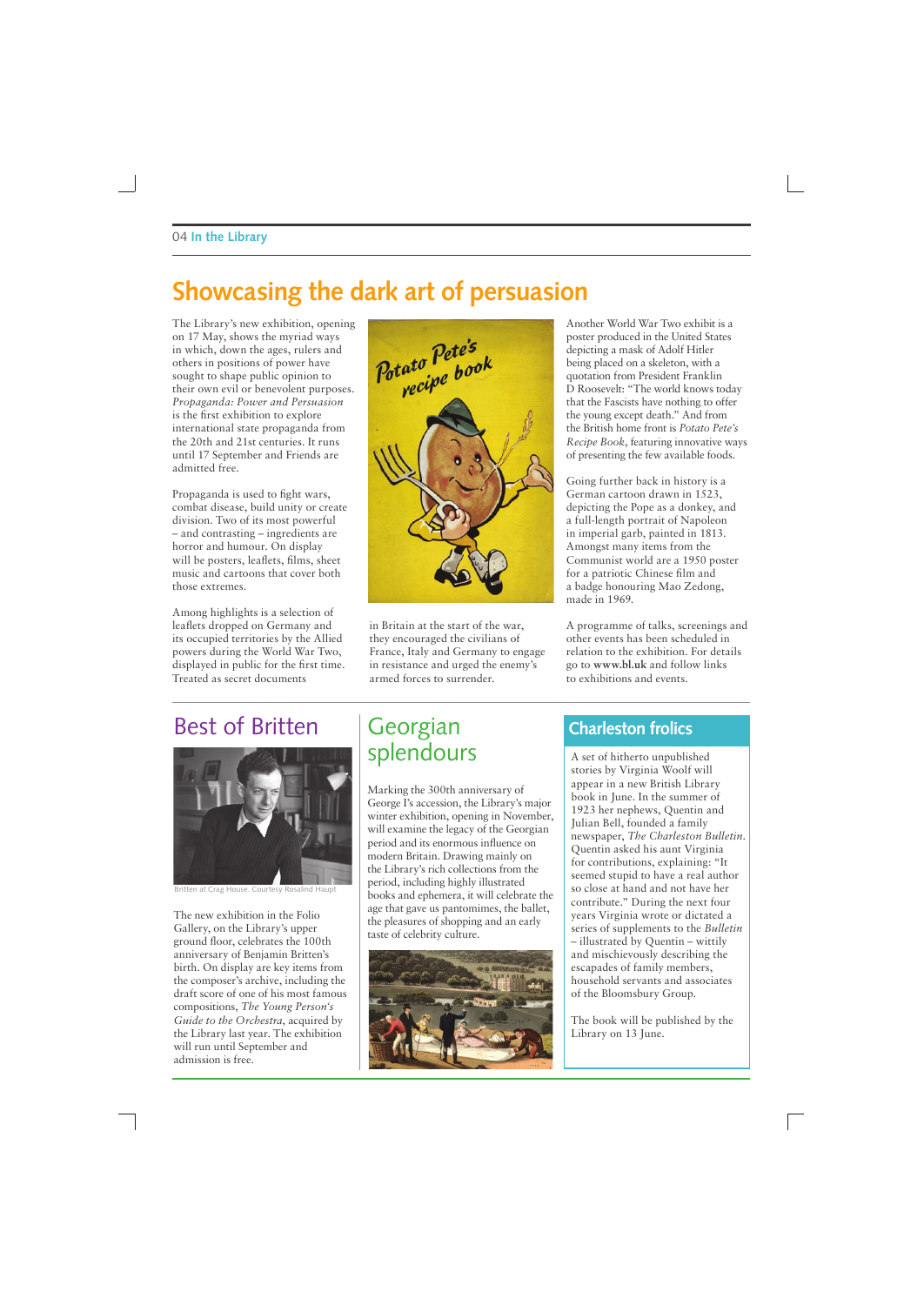### **Even on 9/11, research must go on**

#### **In our occasional series on Friends' adventures in overseas libraries, Jennifer Butler** (*pictured*) **tells of a visit to America on that fateful day in 2001**.

The author Warwick Deeping (1877–1950) was born in Southend-on-Sea and, as an archivist in the Essex Record Office in the late 1990s, I was asked to write his entry for the *New Dictionary of National Biography*. I obtained a British Library Reader Pass for the first time and consulted the papers of the Society of Authors, which contained several volumes of correspondence with and about him; but I discovered that many of his manuscripts had been purchased by Boston University Library in the United States.

It was not until 2001 that I was able to arrange a trip to Boston. I was visiting a friend in Ottawa, Canada, and we arranged to fly to Boston for a week. Several months in advance I contacted the Department of Special Collections at the university for permission to consult the Deeping collection, and arrangements were made for my visit on 11 September.

Before we left our hotel on a beautiful sunny morning we heard a brief newsflash about an aeroplane hitting the World Trade Centre in New York; but there was no apparent reason to change our plans. Having arrived at the University's Mugar Memorial Library, I left my friend and made my way upstairs to the Department of Special Collections.

I introduced myself and signed the register. One of the archivists explained about the terrible events unfolding in New York, but assured me that I could stay and carry out my research. He showed me to a table and brought out on a trolley 15 boxes of Deeping's papers, together with a pair of white gloves for handling them. Through the glass

window of the director's office I could see most of the staff watching TV, visibly stunned and distressed as events unfolded. My time was limited so I concentrated on reading Deeping's papers, and the archivist came out of the office several times to see how I was getting on.



I found that 14 of the boxes contained manuscripts of some of Deeping's 70-plus novels, written in his rather spidery hand, and some unpublished plays and short stories. More interesting for me were his diary for 1907 and his account book for 1919–1923 which showed his passion for gardening and gave an insight into his social life. I was not aware of the huge loss of human life in the terrorist attacks until later that day, but reading the diary kept by Deeping's mother in 1917 reminded me of another tragic conflict, the First World War. The diary contained some poignant entries about Warwick's brief home leave from his service in the Royal Army Medical Corps and her sorrow at having to say goodbye to him.

I was grateful to the staff for letting me stay and carry out my research on such a terrible day. I felt I was intruding on their grief, and hurried to finish reading the documents by lunchtime, ordering photocopies of a few that I could not study there. We were due to fly back from Boston's Logan Airport to Ottawa the next day; but as the terrorists' planes had taken off from that airport it was still closed. The only option was to rent a car outside Boston and drive back to Canada, so that I could return to England on 14 September as planned.

*Further contributions to this series are eagerly sought.* 

### **Travel discount offer**

**Friends can claim a 10% discount on two exotic** and educational trips run by Jon Baines Tours.

**Journey Along the Yangtze (11 – 27 October 2013)** is led by former SOAS Professor Hugh Baker. After travelling from Shanghai to Suzhou comes a four-night Yangtze cruise to Chengdu. Next stops are the Silk Road city of Xian and finally Beijing.

**The Golden Road to Samarkand (5 – 18 October 2013)** involves a journey along the Silk Road in Central Asia to Tashkent, Samarkand (*pictured*), Bukhara, Khiva and into the Ferghana Valley. Tour leader Jamie Veitch is accompanied by expert speaker Lavinia Byrne.



**For further information visit www.jonbainestours.co.uk. To book contact Jon Baines Tours on 020 7223 9485 or email info@jonbainestours.co.uk, quoting the Friends of the British Library offer.**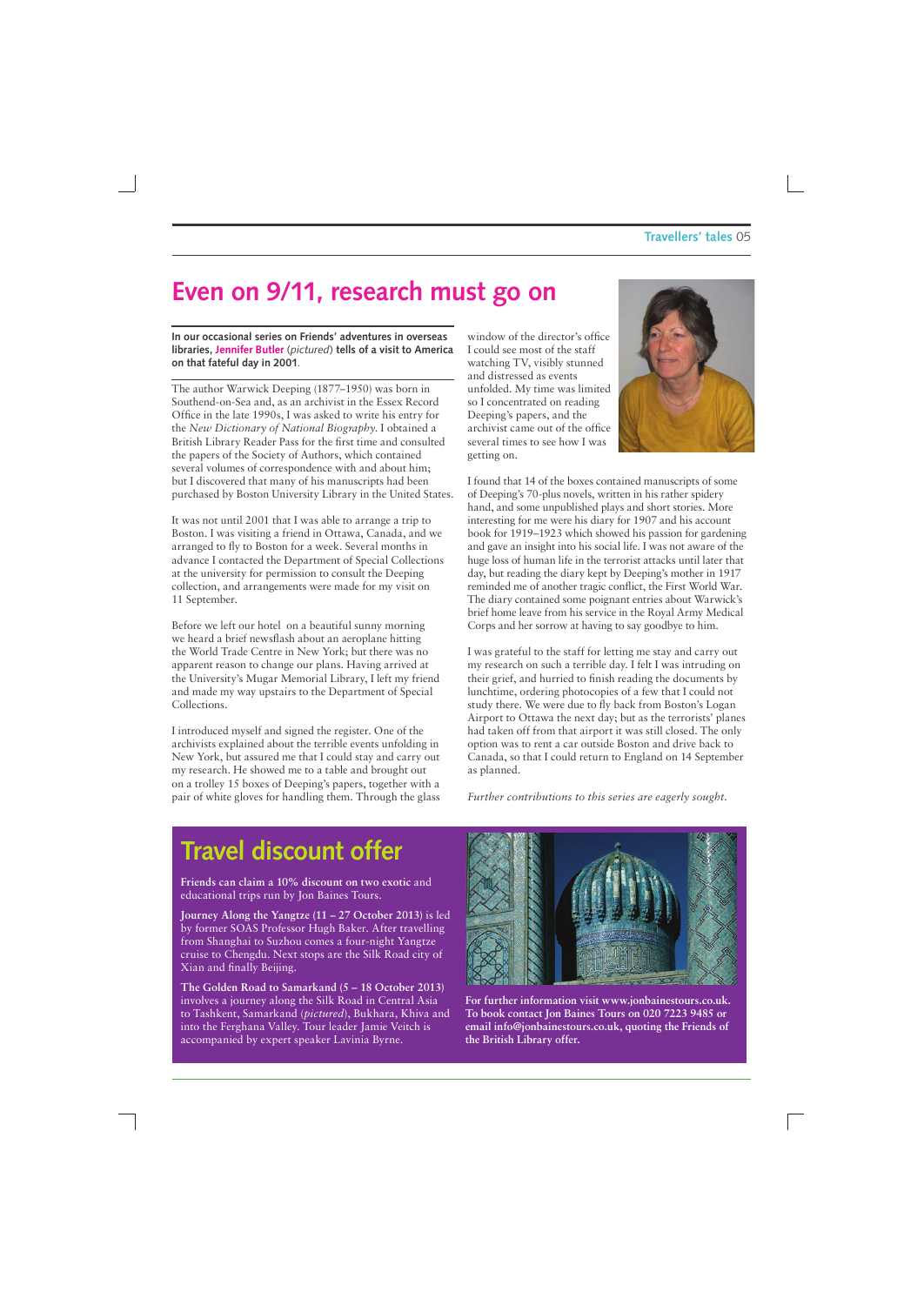### **How we repulsed the chills of spring**

Spring may have been a little late this year, but for the Friends there was a range of outings and events to keep us warm and active. Two of the earliest shared a musical theme.

In a crowded conference room in the Centre for Conservation, some two dozen of us were treated to an entertaining taste of the fruits of the £10,000 grant we gave last year to the Library's department of world and traditional music. The money has enabled the department to launch an online facility marrying newly digitised recordings of **British folk music** with details and photographs of the performances, based on the collection of Peter Kennedy. Among songs played for us by Dr. Janet Topp Fargion, lead curator in the department, was a dirge about a man about to be hanged, sung by Peter's father, Douglas Kennedy, a founder of the English Folk Dance and Song Society.

A few weeks later a dozen Friends visited the **Royal Ballet School Museum** in Richmond Park. White Lodge is a graceful Palladian building from the 1720s, built for the Royal Family and inhabited over the years by many of its members. The school, founded in 1926 by Dame Ninette de Valois, moved there in 1955. The small museum gives a concise history of ballet, from its origins in France in the seventeenth century to its current flowering at the Royal Opera House.

On another cold, sunny afternoon around 20 Friends visited the church of **All Hallows by the Tower.** There has been a church on the site since AD675 and some elements of the original Saxon building remain, along with a well preserved Roman pavement. Extensively expanded in the fourteenth and fifteenth centuries, it was badly damaged in 1650 by an explosion in a neighbouring gunpowder store and rebuilt in 1659. The present tower dates from then. It just escaped the Great Fire of 1666, when Samuel Pepys climbed the tower to look at the city's devastation; but it was severely damaged by bombing in 1940.



The **William Morris Gallery** (*pictured top left*) in Walthamstow, recently reopened after refurbishment, is one of London's lesser-known cultural venues. Some two dozen Friends made their acquaintance with it and with Morris, the designer, artist, writer, political activist and leading light of the Arts and Crafts movement that flourished in the late nineteenth century. Born nearby in 1834, he lived in the the Georgian house from 1848 to 1856. The gallery contains splendid examples of the fabrics, wallpaper, stained glass, ceramics, fine hand-crafted books and other items designed by Morris and his contemporaries.

**Strawberry Hill** (*pictured top right*) has a place in architectural history as the earliest manifestation in Britain of the Gothic Revival. In 1748 the author and antiquary Horace Walpole bought a cottage near the Thames in Twickenham and enlarged it to his eclectic taste, incorporating motifs that he and his architects had gleaned from some of the fine Gothic buildings of Europe. It has recently undergone a £9m restoration and 18 Friends enjoyed an illuminating tour. The ceilings are magnificent, their exquisite mouldings picked out in gold leaf, one based on the ceiling of the Henry VII chapel at Westminster Abbey. The Round Room, within the distinctive round tower, was decorated by Robert Adam. The mainly empty shelves of the library are badly in need of books from Walpole's era: along with the hundreds of medieval artifacts that he collected, his library was dispersed in a big sale in 1842

### Sir Colin Davis: a generous Friend

**The renowned conductor Sir Colin Davis died in April, aged 85. Here Geoffrey Newman, our former membership secretary, describes his links with the Friends.**

Sir Colin was not only a great conductor but also a student of history and a man with a passion for literature and the arts in general. When the Library was trying to raise funds to buy the archive of the Royal Philharmonic Society he agreed to be one of the

appeal's sponsors, explaining: "The RPS Archive is a vital part of the musical heritage of the United Kingdom and Europe. It is essential that this resource is acquired by the British Library where it will be open to the public from all over the world. The Royal Philharmonic Society's long-term plan of using the funds raised to provide scholarships for young composers and performers . . . will have far-reaching implications for the development of musical accomplishment."

With his help and enthusiasm the money was raised and the archive saved. The Friends offered him life membership, which he gratefully accepted. We were especially pleased that the money we gave would not only help acquire the archive but aid future young musicians. Sir Colin thoroughly enjoyed receiving the Friends' Newsletter and was actively involved to the end in helping young musicians achieve their potential.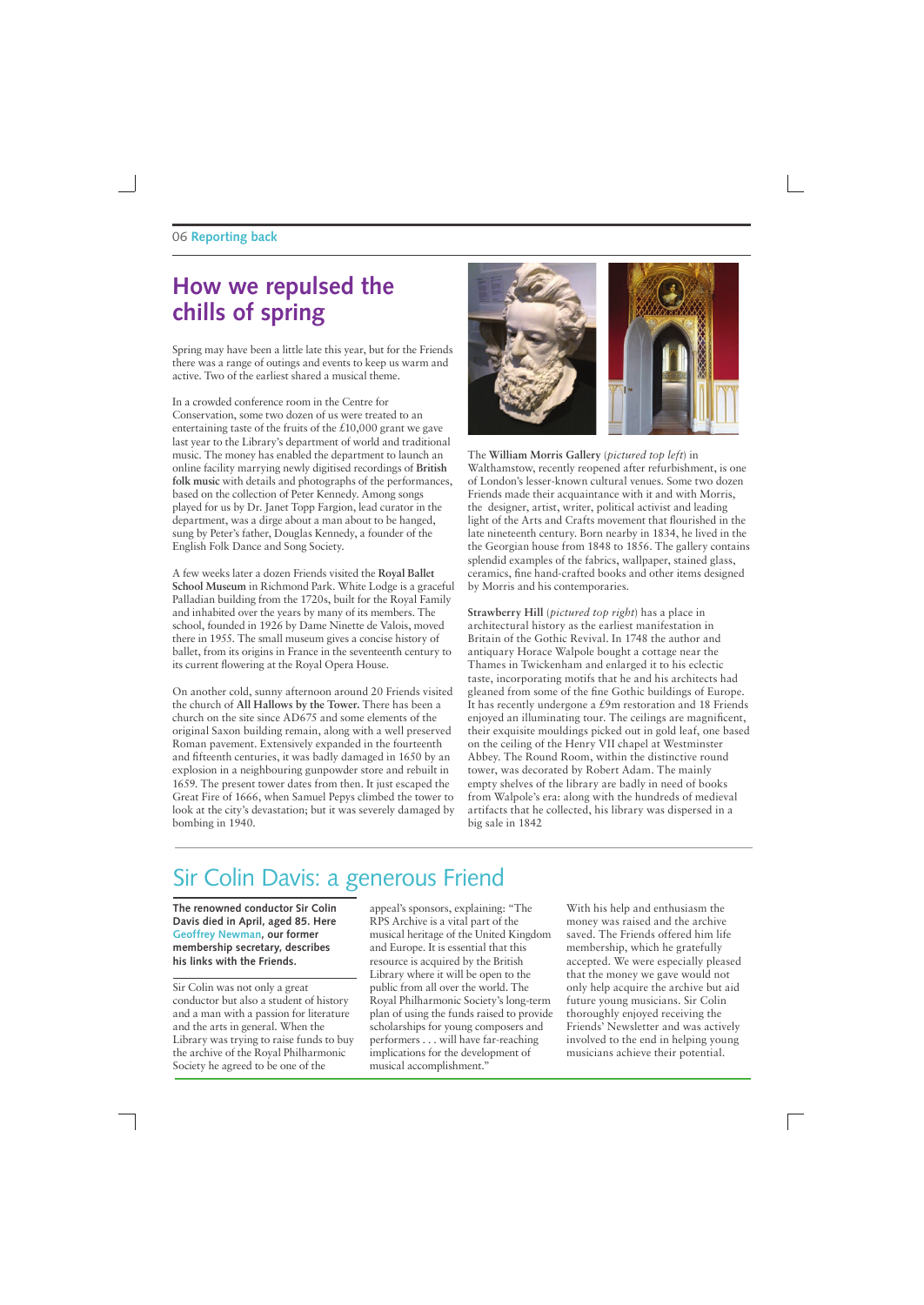### **Bells, books, barristers, Bloomsbury . . .**

To reserve a place on these events, please use the booking form enclosed with this Newsletter.

#### **Bloomsbury Walking Tour London NW1 Thursday 11 July, 2pm, £15 Limit 20 places**

This guided walk takes a north to south stroll through the Library's hinterland. The area is famous as the centre of artistic and intellectual activity in the nineteenth and twentieth centuries, and the focus of innovative and elegant schemes for residential development in earlier years.

**RHS Lindley Library London SW1P Thursday 25 July, 2pm, £10 Limit 24 places**



The libraries of the Royal Horticultural Society hold the world's finest collection of printed material on gardens, gardening and related subjects. Their collections are invaluable source material for the study of all aspects of garden history, design and practical gardening. They also include botanical drawings and historic photographs, postcards, lantern slides, floral greetings cards and a wealth of fascinating items. Friends will be given a basic introduction to the library before going on to see the rare books and art collections. The visit should last around 90 minutes.



**Whitechapel Bell Foundry London E1 Saturday 10 August, 10am, £18 Limit 15 places**

The Whitechapel Bell Foundry is Britain's oldest manufacturing company, established in 1570 and in continuous business since then. The present buildings date from 1670, four years after the Great Fire. The business moved there from the north side of Whitechapel Road and has remained on the site ever since, withstanding the ravages of bombs and development. Whitechapel's famous bells include the original Liberty Bell (1752), the Great Bell of Montreal and, best known of all, Big Ben at the Palace of Westminster. Cast in 1858, this is the largest bell ever made at Whitechapel, weighing 13½ tons. The tour gives a rare insight into a remarkable industrial survival.

#### **Royal Society of Medicine London W1G Monday 19 August, 11am, £10 Limit 20 places**

The Royal Society of Medicine Library is one of the largest postgraduate biomedical lending libraries in Europe. The collection, dating back to the fifteenth century, exceeds half a million volumes and includes portraits, photographs and manuscripts. Every year up to 1,000 new books are added and the Library subscribes to over 1,300 journals from around the world. The tour will include the rare items collection, archives and conservation

studio, and is expected to last about two hours.

#### **Lincoln's Inn London WC2A Tuesday 17 September, 2.30pm, £15 Limit 40 places**

Lincoln's Inn is one of the four Inns of Court, playing a fundamental role for centuries in preparing students for the call to the Bar and their progress to become fully qualified barristers. Today it performs many roles: a collegiate and educational institution, a membership organisation, a professional body, a landlord, a custodian of historic buildings, a banqueting venue and a tourist attraction. Our tour will include, subject to availability, visits to the Old Hall, Great Hall and Chapel, and we will be briefed on the history, the artworks and the current role of the Inn. It should last around 90 minutes.

#### **Vintners' Hall**

**London EC4V Wednesday 25 September, 2pm, £15 Limit 30 places**



The Vintners' Company, which received its first charter in 1363, is one of the 12 great livery companies of the City of London. With its origins in the import,

regulation and sale of wine, the company continues to maintain strong links with the wine trade. The hall in Upper Thames Street was built in 1671 after its predecessor was destroyed in the Great Fire of 1666, and it retains much of its original internal decoration.